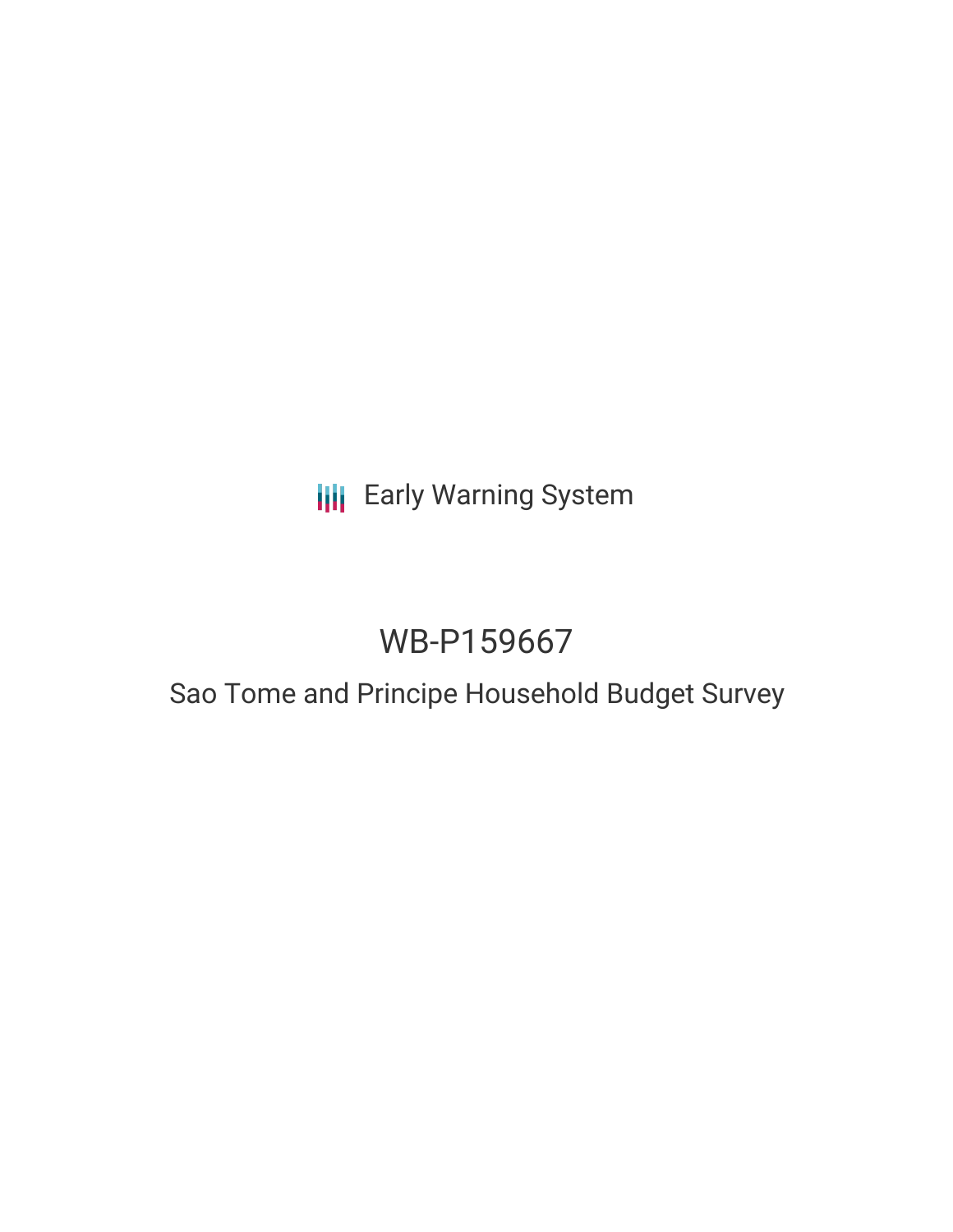

### **Quick Facts**

| <b>Countries</b>              | Sao Tome and Principe                         |
|-------------------------------|-----------------------------------------------|
| <b>Financial Institutions</b> | World Bank (WB)                               |
| <b>Status</b>                 | Canceled                                      |
| <b>Bank Risk Rating</b>       | C                                             |
| <b>Borrower</b>               | Ministry of Finance and Public Administration |
| <b>Sectors</b>                | Finance                                       |
| <b>Project Cost (USD)</b>     | \$0.60 million                                |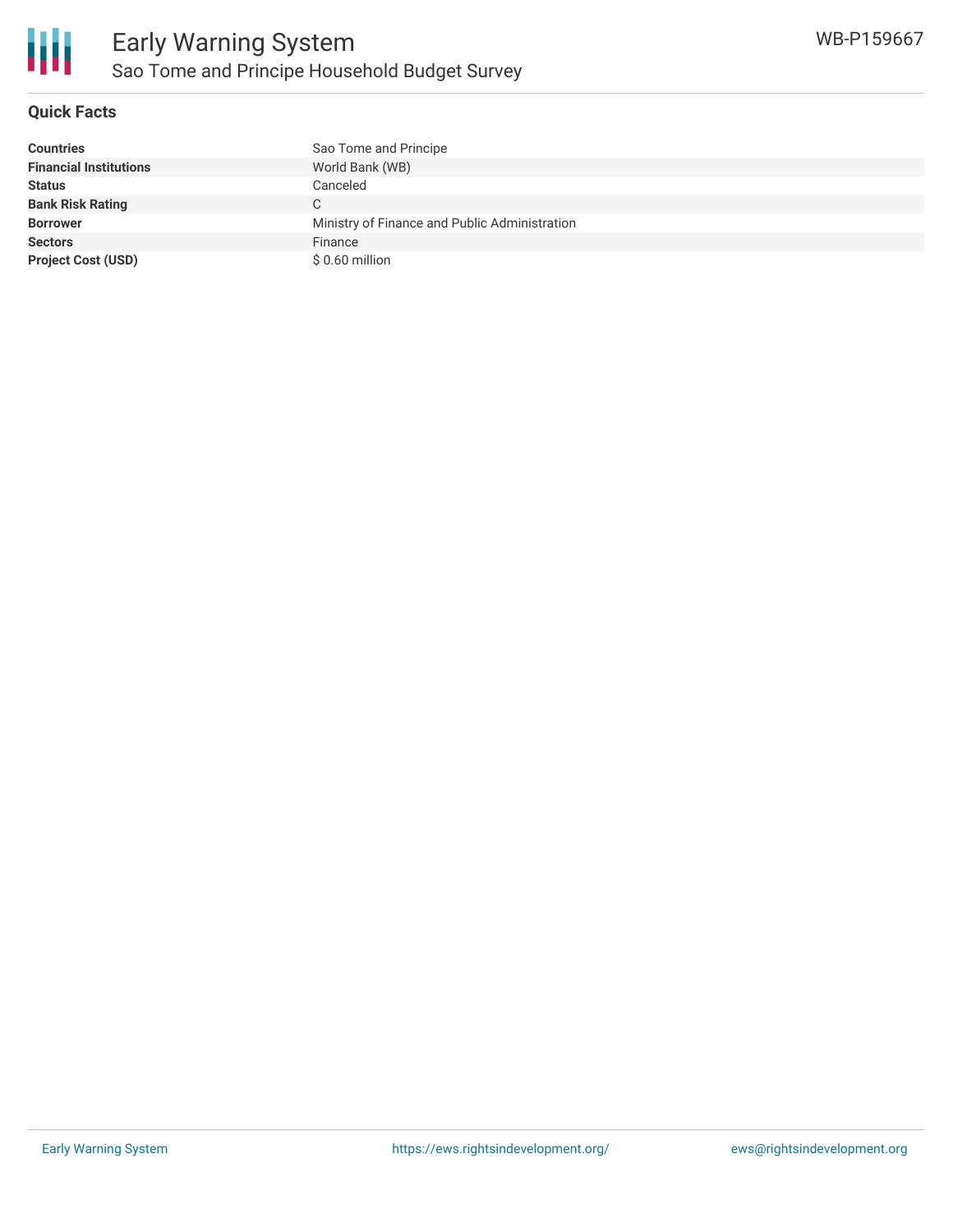

## Early Warning System Sao Tome and Principe Household Budget Survey

### **Investment Description**

World Bank (WB)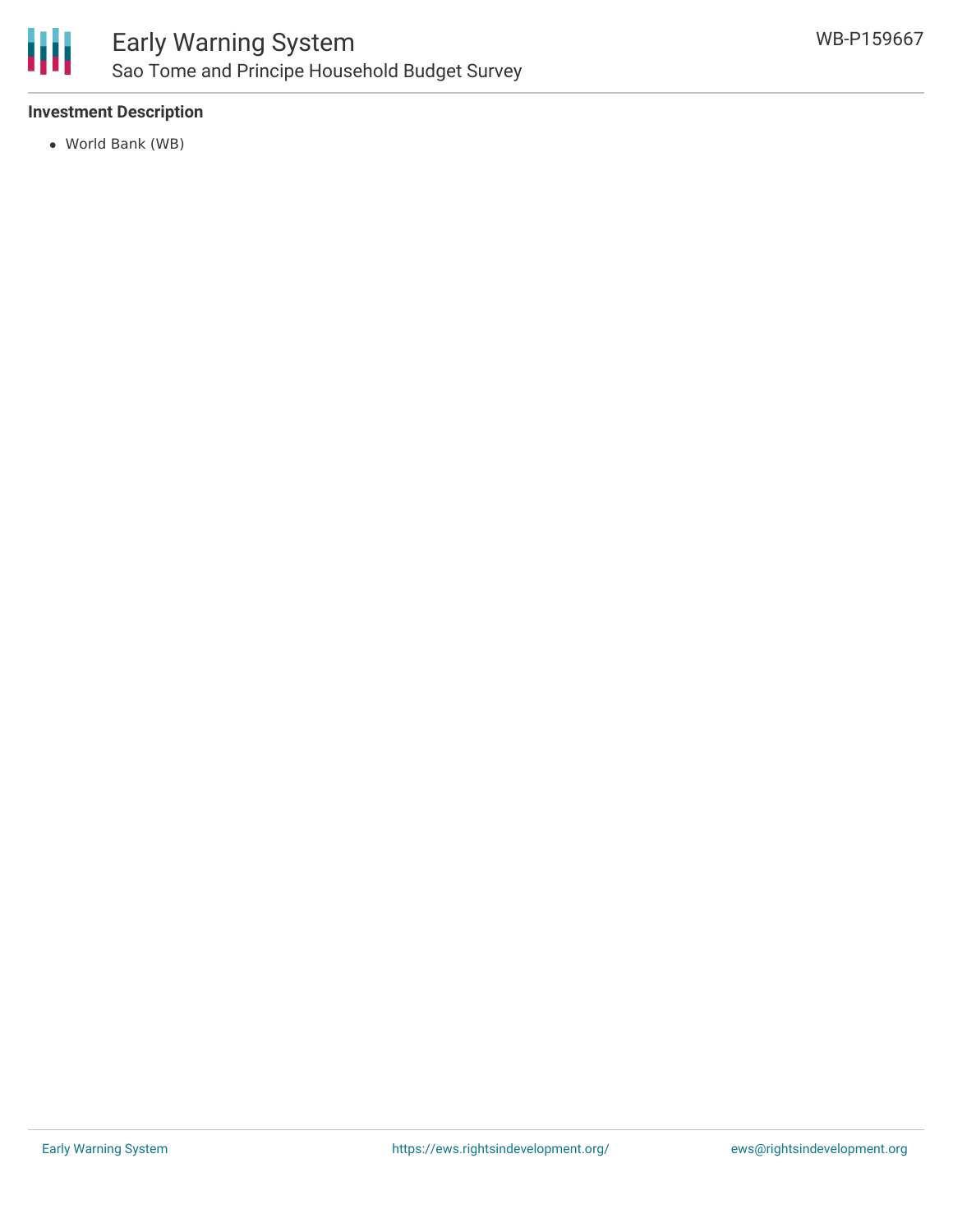

#### **Contact Information**

ACCOUNTABILITY MECHANISM OF WORLD BANK

The World Bank Inspection Panel is the independent complaint mechanism and fact-finding body for people who believe they are likely to be, or have been, adversely affected by a World Bank-financed project. If you submit a complaint to the Inspection Panel, they may investigate to assess whether the World Bank is following its own policies and procedures for preventing harm to people or the environment. You can contact the Inspection Panel or submit a complaint by emailing ipanel@worldbank.org. You can learn more about the Inspection Panel and how to file a complaint at: http://ewebapps.worldbank.org/apps/ip/Pages/Home.aspx.